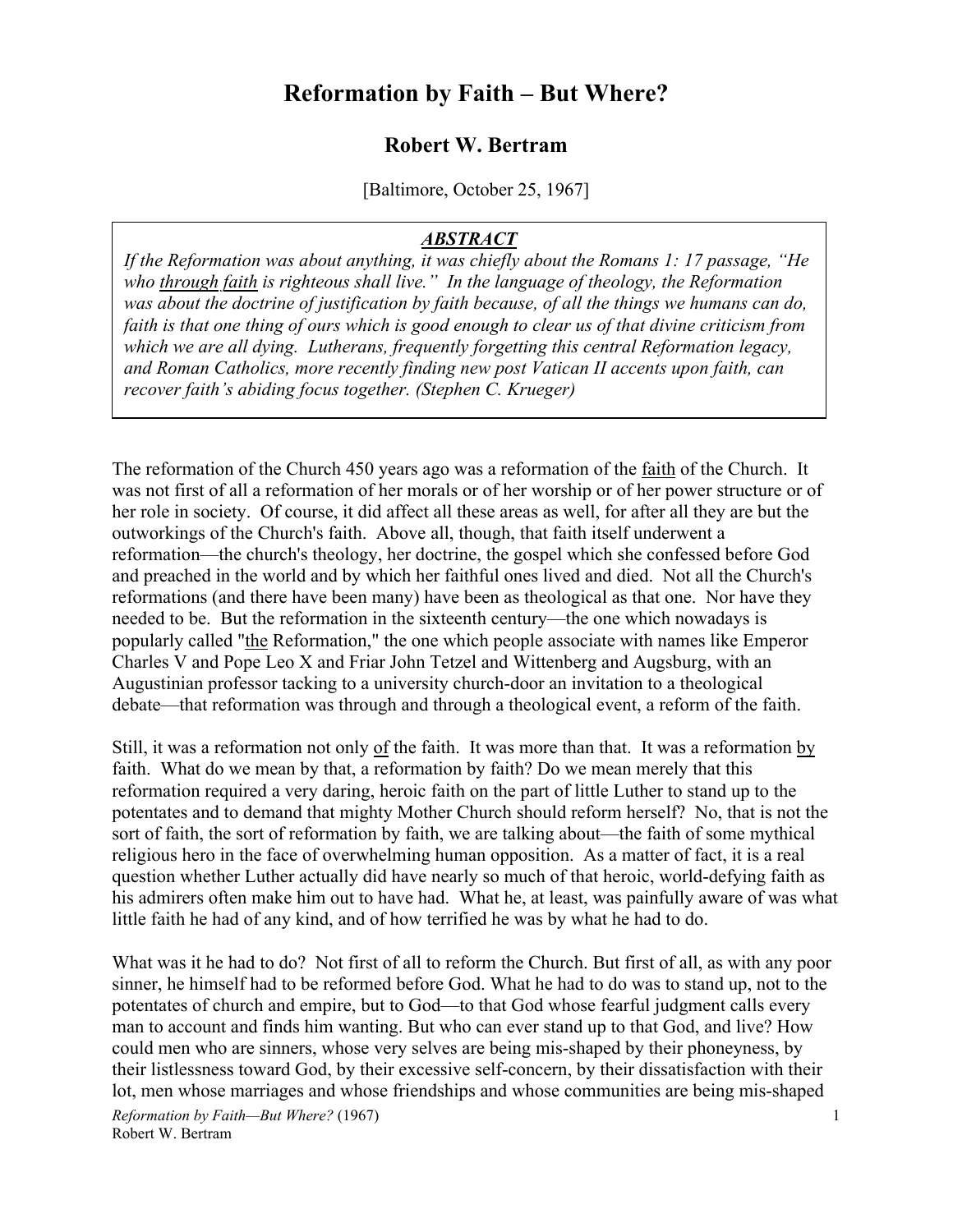by their own greed and inconsiderateness, in short, men whose lives are being mis-shaped for death by the righteous judgment of God—how could such men ever be so re-shaped as to delight God and thus regain their lives? How could such men ever be re-formed from dying sinners into living saints? How could they so take on the form of Christ that they themselves could become irreproachable and could get along with God forever? The question seems hopeless.

Yet the biblical answer, as Luther finally discovered—and the apostle Paul before him, and the prophet Habakkuk before Paul—was "by faith." "He who through faith is righteous shall live." (Hab. 2:4; Rom. 1:17) Sinners are rectified, they are re-formed—that is, they take on the very form of the righteous Christ—by their faith, only by their faith, altogether by their faith. They do not take on the form of Christ in the lives they lead. Not yet they don't, this side of the resurrection. Not enough they don't, not enough to clear themselves of God's persistent criticism. But in their faith they do.

Still, what is so great about their faith, especially in view of the fact that it is the faith of sinners? Simply this: it is faith in Jesus our Lord. With him God is well pleased. Yet not only with him, but also with every sinner who takes on the pleasing form of this Lord. And sinners do take on his form, to God they look like Christ, simply because it is Christ whom they trustingly take hold of. It is he whom they hide behind and in whom they take refuge, and so it is he who gives their faith, gives them, their immense value before God.

The big question is not how well do these believers believe—how fervently, how heroically—but in whom? How well do they believe? Usually not very well at all, usually only falteringly and only with great struggle. But that is not what endears them to God. What endears them to God is the One whom their faith is faith in, Jesus Christ the righteous, the all-valuable Victor who has won out over death and over the divine judgment. And it is Christ's value which God values in those sinners who identify with Christ.

Faith, Luther used to say, is like a ring. The ring itself, the band around the finger, is nothing special. What is special is the gem which it embraces, the Pearl of great price. But then that gem gives value to the whole ring. The quality of sinners' believing is nothing by itself. By itself their believing is no better and probably no worse than any of the other Christian things they do—their loving, their praying, their decency. All of this is much too paltry, much too fragmentary, to exonerate them before an exacting God. Yet what is not fragmentary but altogether adequate is Christ Jesus. It is he who gives to their faith—gives to the believers themselves— the distinctive form of Christ. These believers' lives and behavior are not yet trans-formed. Not nearly. But re-formed these believers are, when they take on the form of Christ by taking Christ on faith.

So faith takes its form not from the one who does the believing but from the One it believes. This, for Luther, is what explains the extravagant and exclusive claims which scripture makes about faith. And of the biblical writers it isn't only Paul who makes such claims. It isn't only Paul who says, "Believe in the Lord Jesus, and you will be saved." (Acts 16:31). Peter says as much. (Acts 2:38-4l; 3.16). One of the boldest statements about faith is made by John. But then what impresses John is that faith is in Jesus as the Son of God. John says: "This is the victory which overcomes the world, our faith; who is it that overcomes the world but he who believes that Jesus is the Son of God?" (I John 5: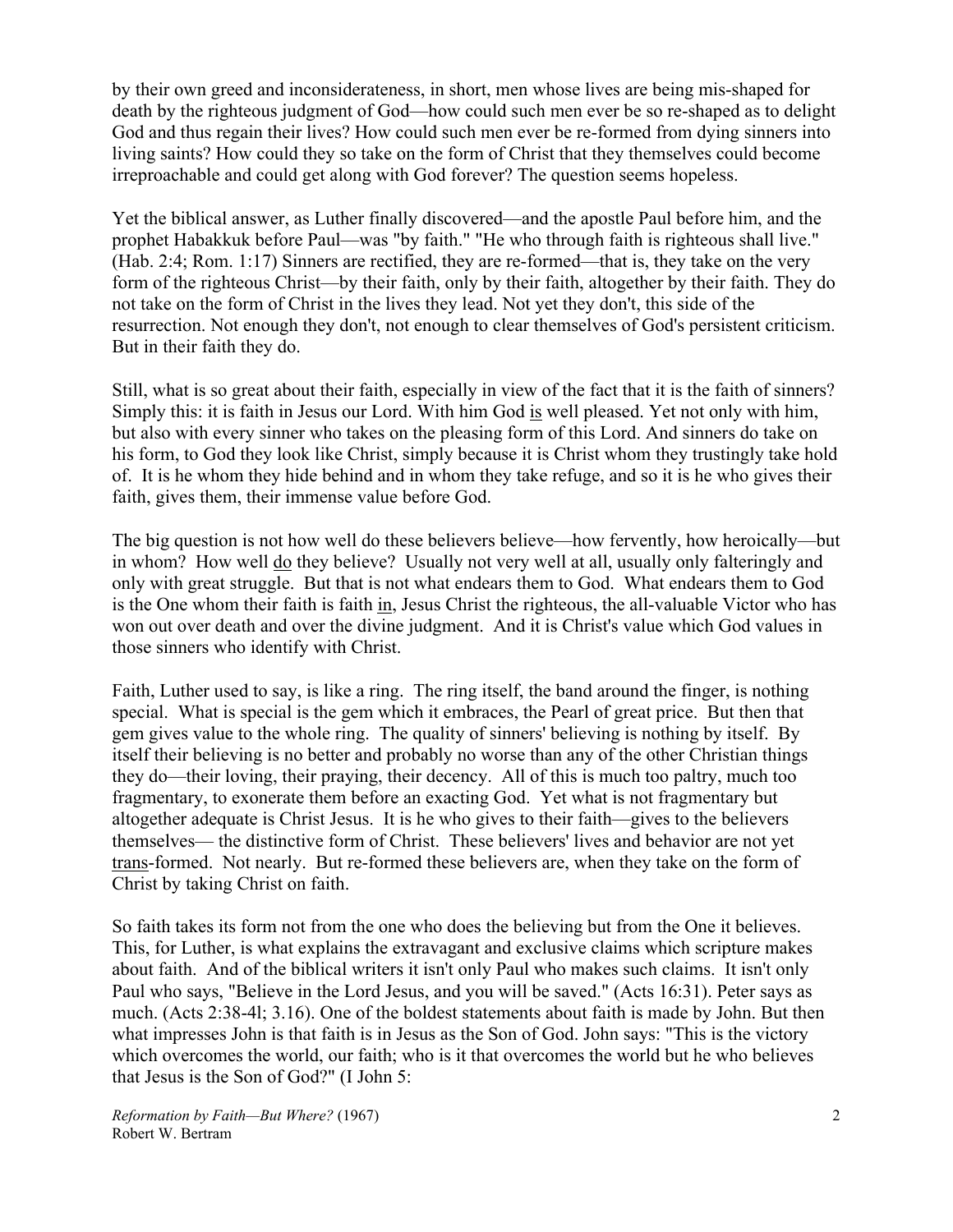4,5) Still, bolder even than this statement by John are the ones which are made by our Lord himself. "0 woman," he says, "great is your faith" (Mt. 15: 28); or on another occasion, "Your faith has made you well" (Mt. 9:22), or again, "Your faith has saved you." (Lk. 7:50) In every one of these cases what was so "great" about faith was that it was faith in Jesus himself. It may only have been a faith which could cry, "Lord, I believe, help my unbelief." But even then what commended this faith was that it could so much as call Jesus "Lord" and could depend on him at all for rescue. And what a man believed about Jesus determined what that man himself became and what he got. "Take heart, my son; your sins are forgiven." (Mt. 9:2) "Go, be it done for you as you have believed." (Mt. 8:13)

The one redeeming feature of faith is the Redeemer whom faith trusts. It is this feature alone which prompted the Reformers to make the bold and exclusive claim they did for faith: "by faith alone, not by works"— altogether by faith. There is nothing wrong with a Christian's good works. Indeed, these works of service to God and the neighbor are the very goal for which men are saved at all. The trouble is, these good works are never good enough—not even the best of them. For that matter, faith itself is also a kind of good work. But that is not what distinguishes faith. As an activity at work in the believer, it too is not good enough. No, what is so good about faith is that One whom faith is all about, the God who in Christ is merciful. He is good enough. For now he will do quite nicely. He does for faith what believers cannot do, not by their loving or by their believing or by anything else. He dignifies their faith, and so dignifies them, with his own worth. *Dignus est Agnus*, worthy is the Lamb. That is the exclusive dignity, the unique worth of faith.

Of all the things we do, faith is that one thing of ours which is good enough to clear us of that divine criticism from which we all are dying. May I repeat that, please? Of all the things we do, faith is that one thing of ours which is good enough to clear us of that divine criticism from which we all are dying. Of course, this does not mean simply that faith is our own doing. Really, it is not. Faith is a gift from God. Still, that is not what is unique about faith. Everything Christians do-their loving, their serving-are all the doing of God, as his gift. That much is true of faith, too. Whatever there is of it is from God, though usually there is not very much of it. Still, however little there is of this God-given faith, however piece-meal and tentative it may be in us, it is nevertheless faith in the whole Christ. He is never piece-meal or tentative. And as whole as he is, so, by faith in him, are we whole, too. Faith, even feeble faith, grasps him entirely. But only faith does.

"He who through faith is righteous shall live." But that assumes something. It assumes that in order for a man to live he must be righteous. Unless he has a righteousness of his own, he has no life. To live at all- in any truly human, truly godly sense of the word "live"-a man must have something to show for himself before God. He must count for something. He must qualify for that life which only God can give. He must be worth the life he gets. And what do men long for more than for life? But life presupposes righteousness. And to be that righteous a man must be righteous altogether, totally, in everything he is and does, from birth to death--heart, soul, strength and mind. Still, who can ever achieve a righteousness like that? But then who can ever live? "He who ... is righteous shall live." Ah, but I omitted the crucial words. "He who through faith is righteous shall live." And what else is faith, the Reformers asked, except living off of the righteous deed of Another, counting on Christ to count for us? What is so right about faith is that it depends upon him to be right for us. It trusts that he has righted our wrong. And in trusting

*Reformation by Faith—But Where?* (1967) Robert W. Bertram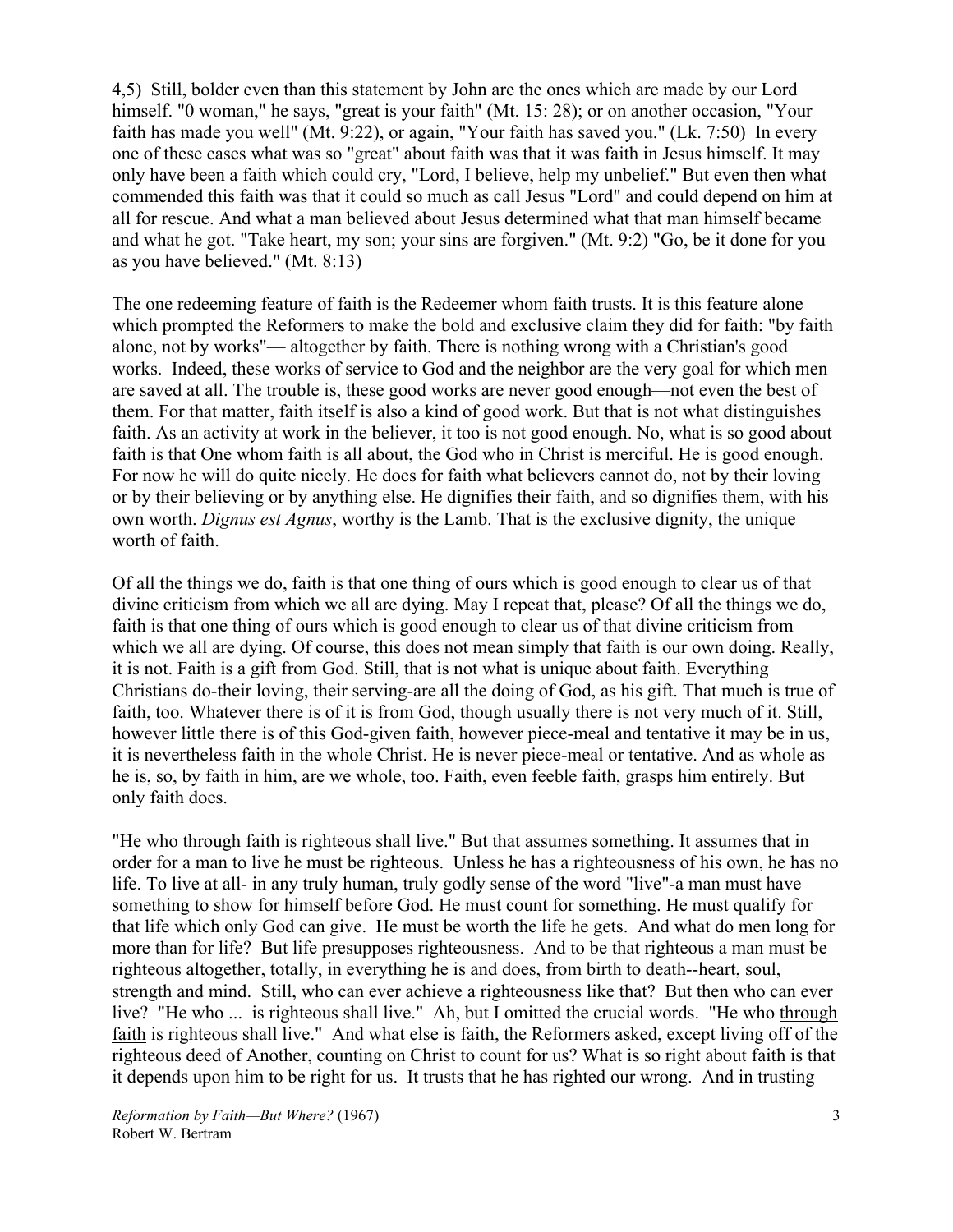that, the trusting sinner himself is right, as righteous as Christ himself. Having that righteousness of Christ-- and faith is the very having of it--the sinner has righteousness enough to live off of. And what a life that is! And not for this world alone.

Now see what I have done. I have spoken at such length about a single aspect of Luther's conception of faith--namely, that what is justifying about faith is its object, Jesus Christ--that in the process I have used up all my time on this one theme. That is not altogether a loss, considering the flagrant misconceptions which surround Luther's meaning of faith, also among Lutherans. Most all of these misconceptions commit the same fallacy: they subjectivize faith and come near to reducing faith to faith in faith itself. This misconception has afflicted not only those theologies and pieties which have more or less espoused such fideism--pietism, the "religious experience" strains in Protestant liberalism, Christian existentialism--but also those more orthodox traditions which, in horror at such fideism, flee to the supposedly opposite extreme of an objectivist imputationism. Both sides assume much the same mistakenly subjectivist view of faith. Really, even if there had been time in this lecture to explore other features of the

Reformers' meaning of faith—for example, faith as a "having," faith as the "good" of "good works," faith as "the truth of the gospel," faith as the only proper safeguard of Christ's mediatorship and of grace's promissiveness— these features would have been only additional variations on the previous theme, *fides Christo formata*.

"He who through faith is righteous shall live." That passage from Romans, I suppose, comes as close as any to being the motto of the Reformation. If the Reformation was about anything, it was about that. It was, in the language of theology, about the doctrine of justification by faith alone. The question was not—not in the first instance—whether sinners are justified solely by God's grace. And the question was not— not in the first instance—whether they are justified solely by Christ. Those questions were never really in dispute, at least not in so many words. In so many words, the Roman Catholic Church, too, has always taught that sinners are justified by God's grace alone on account of Jesus Christ. What was in dispute, the issue of life and death, the rock of offense—then and, I believe, still today—was whether a sinner can hope to have the grace of God, can hope to have Christ, entirely by faith, irrespective of the works his faith is struggling to perform. If the answer to that question is Yes, then that in turn influences mightily what all is meant by "grace alone" and "Christ alone." And if the answer is No, then, too, both grace and Christ play quite a different role in a sinner's destiny under God. That is how decisive the doctrine of "faith alone" was for the very gospel itself.

In the sixteenth century both sides recognized the seriousness of that issue. And in recognizing its seriousness, they were both right, although in the way they resolved the issue they could not both be right. They recognized that, too. That is our common anguish. In the centuries since that time, the immediate descendants of the Reformation, the Lutherans, have often failed miserably in sustaining this glorious reformation by faith. That in large measure, I am embarrassed to admit, is the sorry case within Lutheranism today, and not only among the so-called liberal Lutherans but also among the so-called conservative Lutherans. On the other hand, within Roman Catholicism, especially since Vatican II, there has been a new and unprecedented accent upon faith. It is still, in my estimation, a far cry from what the Reformation re-discovered about faith. But the emphasis upon faith is there, within the Roman Church, and the emphasis is